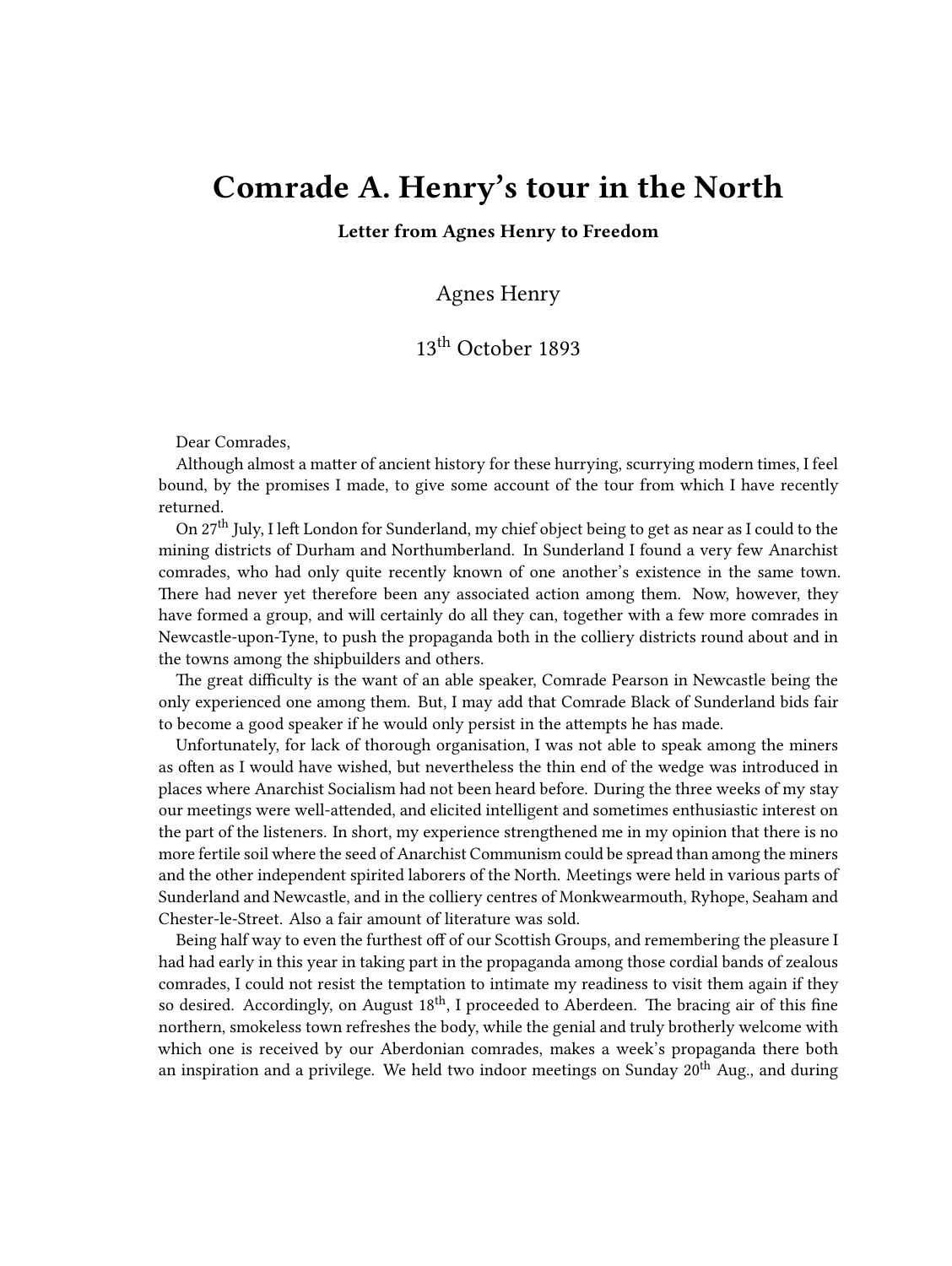the week five out-door meetings. It is very evident that the workmen of Aberdeen receive the Anarchist propaganda gladly. They seem here to be as well-prepared as anywhere for the hour when they will take their part boldly in working out that Social Revolution which we all so ardently desire. From Aberdeen we went to Dundee, meeting again with a true Scotch welcome. It was a great pleasure to find that the group had increased, in spite of their having but one speaker among them. I was also very glad to make the acquaintance of several comrades I had not met on my previous visit. We had an excellent meeting, audience about 1000, in Barrack Park, on the Sunday. A slight, but not unfriendly opposition was made by a German Democrat. In the evening we had a smaller gathering at an indoor lecture followed by discussion. During the week we held three out-door meetings, all well-attended by attentive audiences, and generally followed by discussion. On the Friday I reached Edinburgh, and again I found myself among old friends, and made acquaintance with new ones. Here we had, Sunday, 3<sup>rd</sup> Sept., two successful meetings in "The Meadows," attended by large audiences. Several efforts made to find a hall for an indoor meeting during the week failed, and consequently I could only meet with comrades and sympathisers individually before I had to leave on the following Thursday, 7<sup>th</sup> September, for Glasgow. This too is a lively centre for Anarchist propaganda with a large and active group. It is quite remarkable in Glasgow to find such enthusiastic accord on many points as there seems to be between many of the Democrats, who are thorough revolutionary Socialists, and even between younger members of the I.L.P. and our Anarchistic Brotherhood. Everywhere I spoke the applause from these other Schools of Socialists appeared to be almost as hearty as from the avowed Anarchists. For instance when I attended a lecture given by Com. Kate Conway of the I.L.P. the moment I rose to take part in the discussion I was greeted with a burst of applause which to me was quite amazing. And here, may I add, that at any rate, in the North there are many active workers among the I.L.P.'s who have no living faith in political methods, but who have joined that movement merely because they feel the great necessity of giving the sympathetic but still timid workers a definite object to strive for, a "something for them to do," in the words of Com. Kate Conway herself. But these agitators aim chiefly at spreading Socialistic ideas, increasing the desire for fraternity, equality and liberty among all. As to our propaganda during my fortnight's stay in Glasgow there was certainly not much time wasted. The day after I arrived the usual weekly Group meeting was held, when immediately a program was filled up beyond what had been already arranged for. On the Sunday morning we held a large meeting on the Green, the only opposition coming from a man who, as I learned afterwards, had been sent as a delegate from Edinburgh to the Zürich Congress1, with the one and only direction given him by the body he represented—to vote for the exclusion of the Anarchists. In the evening I lectured in the Harmonic Hall, Watson-street to a full meeting. My subject "Anarchist Communism and the Zürich Congress" drew a considerable number of Trades Unionists, I.L.P.'s and Democrats. The discussion was lively and good. The outdoor meetings held in Greenock, Govan and various quarters of Glasgow were six in number, and none of them failures. Besides which we went twice to Blantyre and addressed the colliers there. The second occasion being on Sunday, 17<sup>th</sup> Sept., when Mr. Small, the miners' agent for Lancashire, gave us a most cordial welcome, besides helping us in getting up the meeting. The assistance of such a good and sympathetic friend is most valuable in such quarters, and I should like to take this opportunity to thank Mr. Small, the more as, though not professedly one of us he takes evidently a sincere interest in our propaganda.

In the evening of the same Sunday I lectured again in the Harmonic hall in Glasgow. The subject being "Fallacies of Government?" which led again to a lively discussion, carried on by the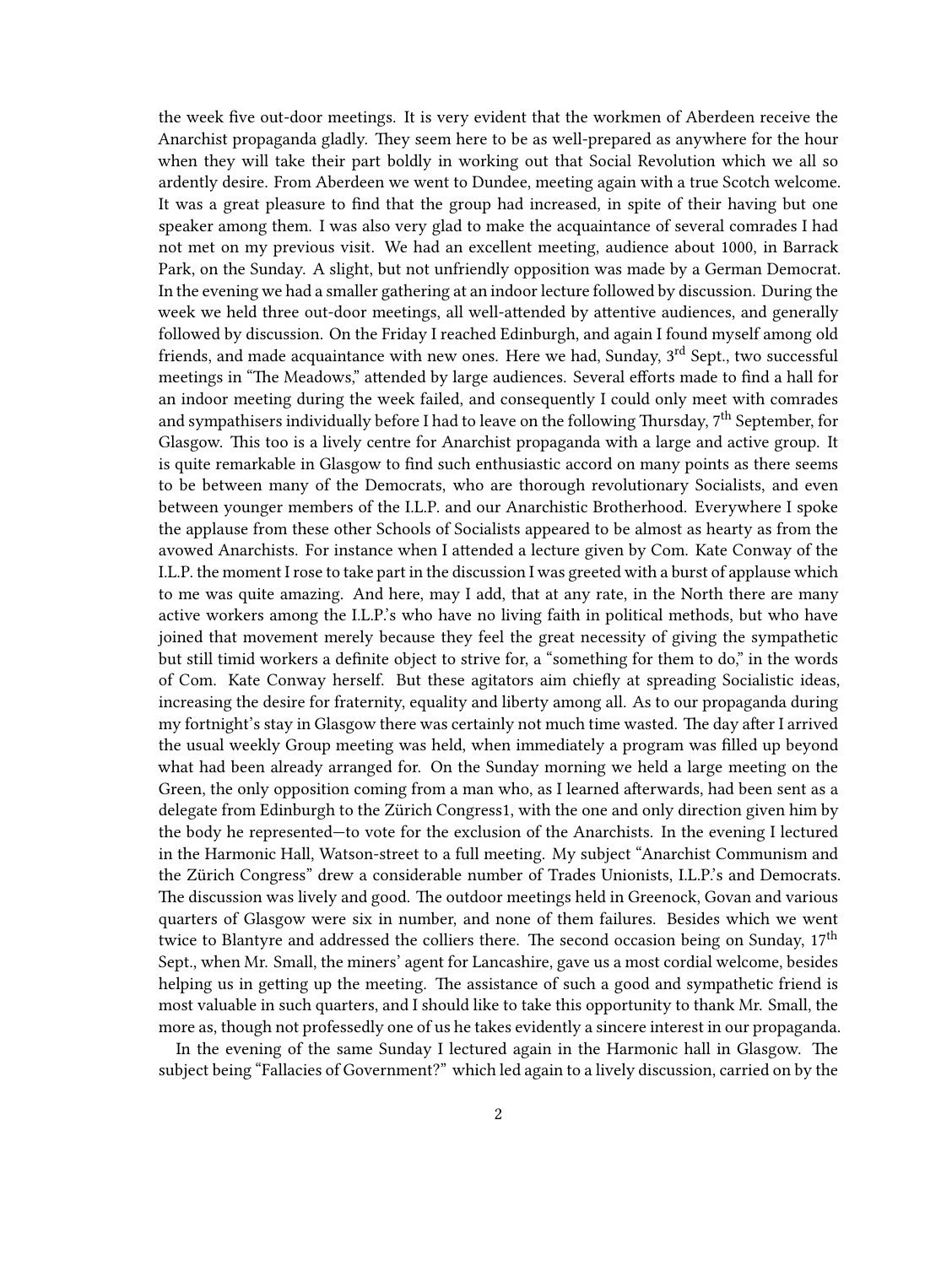representatives of various parties. On the following Wednesday I left Glasgow for Hull. This town still bears evidences of the terrible tragedy of the last great dockers' strike. It would be a fruitful field for an active, earnest propaganda. But here alas, as in other places, the cry is "we have no speakers!" Com. Sketchley for a long time held out alone, but at last, being unsupported, he can take no more active part in holding outdoor meetings. It seems that the attempt to form Anarchist clubs for mere pleasure has done much to damage the more earnest attempts at propaganda, here as elsewhere. I could, unfortunately, only stay to give one lecture in Hull which, being held on a week-day was but poorly attended. Certainly, however, the next time I go North I shall hope to stay for one Sunday at least I this town.

Finally I returned southwards, calling for a Sunday at Norwich on the way, where too I met with a hearty welcome from new and old acquaintances among the comrades. In Norwich our comrades have suffered much privation on account of their opinions as well as of the terribly depressed condition of trade. Still they struggle on with a steady sort of man to man propaganda, when they are not able to hold meetings of their own. With occasional visits from speakers from other parts, they would be able to keep up active work. We had a very fair gathering in the Market place for our morning meeting, and also an excellent opportunity, owing to a meeting being held in support of the miners, of addressing in the afternoon a gathering mainly of trades unionists, numbering about 1000. So ended my two months' tour, on much of which I shall always look back in happy remembrance of the spirit of comradeship, which I everywhere met with, and which makes one of the great privileges of taking part in such a movement as ours.

Yours fraternally,

Agnes Henry.